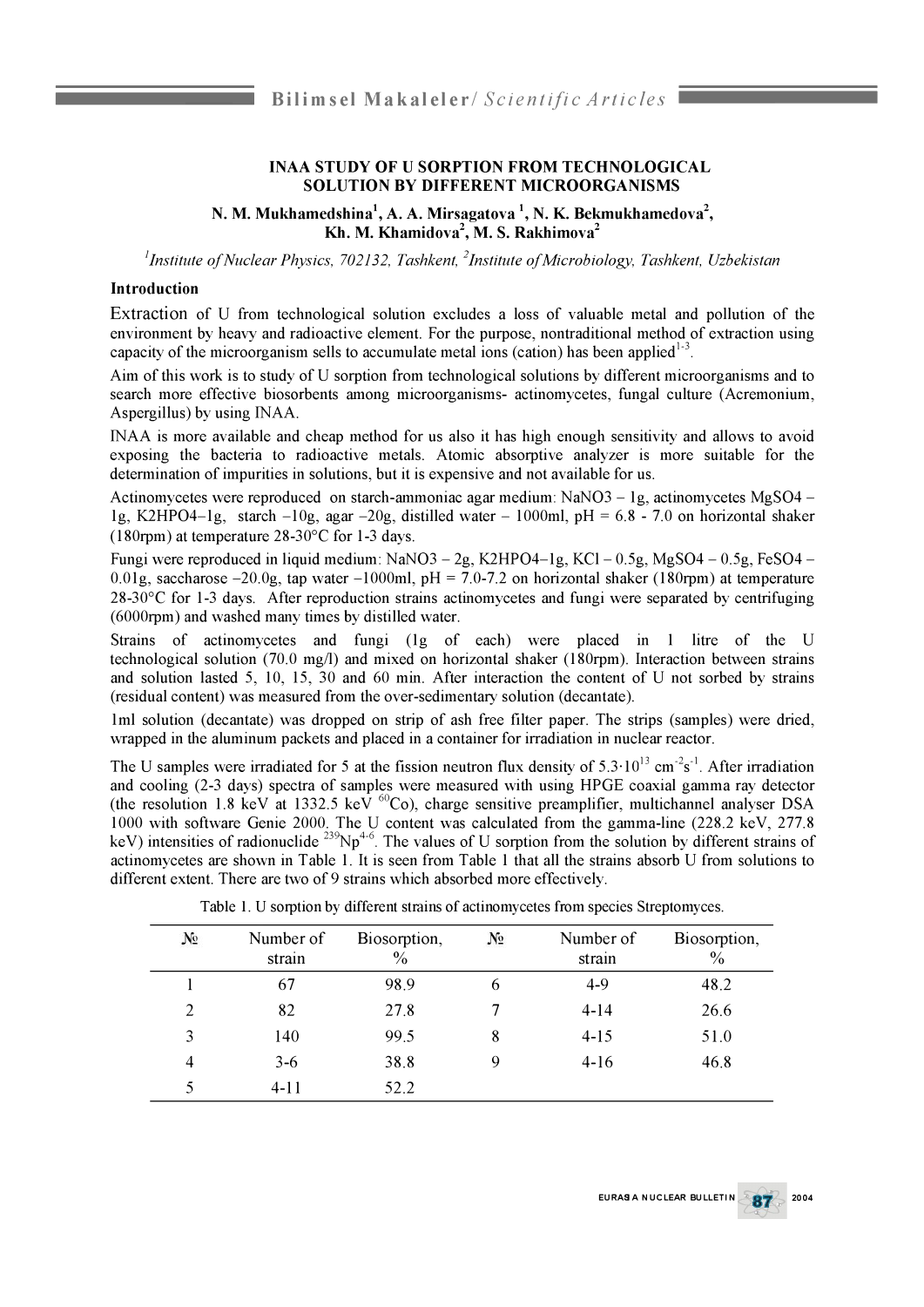The values of U sorption from the solution by different strains microscopical fungi from species Acpergillus niger are shown in Table 2. It is seen from Table 2 that all the strains very poorly absorb U from solutions.

| No | Strain         | Residual<br>content, mg/l | Sorption, % |
|----|----------------|---------------------------|-------------|
|    | $\overline{2}$ | $58.5 \pm 0.5$            | 16.4        |
| 2  | 40             | $48.9 \pm 0.7$            | 30.1        |
| 3  |                | $48.8 \pm 0.7$            | 30.3        |
|    | 14             | $44.8 \pm 0.7$            | 36.0        |
| 5  | 9              | $46.2 \pm 0.7$            | 34.0        |
| 6  | 138            | $37.2 \pm 0.5$            | 46.8        |
|    | 110            | $47.1 \pm 0.7$            | 32.7        |

Table 2. U sorption from technological solution by microscopical fungi from species Acpergillus niger

The values of U sorption from the solution by different strains microscopical fungi from species Acremonium are shown in Table 3. It follows from Table 3 there is one of 15 strains, which absorbed effectively.

Table 3. U sorption from technological solution by microscopical fungi from species Acremonium

| $N_2$          | Strain | Residual        | Sorption, | $N_2$ | Strain | Residual        | Sorption, |
|----------------|--------|-----------------|-----------|-------|--------|-----------------|-----------|
|                |        | content, $mg/l$ | $\%$      |       |        | content, $mg/l$ | $\%$      |
| 1              | 201    | $48.5 \pm 0.7$  | 30.7      | 9     | 211    | $34.3 \pm 0.6$  | 51.0      |
| $\overline{2}$ | 196    | $40.2 \pm 0.5$  | 42.6      | 10    | 219    | $46.1 \pm 0.7$  | 34.1      |
| 3              | 200    | 53 0 $\pm$ 0 8  | 24.3      | 11    | 215    | $13.0 \pm 0.3$  | 81.4      |
| $\overline{4}$ | 199    | $54.5 \pm 0.8$  | 22.1      | 12    | 203    | $39.4 \pm 0.8$  | 43.7      |
| 5              | 193    | $38.1 \pm 0.5$  | 45.6      | 13    | 205    | $62.8 \pm 0.9$  | 10.3      |
| 6              | 212    | $46.6 \pm 0.7$  | 33.4      | 14    | 219    | $61.7 \pm 0.4$  | 11.8      |
| 7              | 194    | $58.8 \pm 0.5$  | 16.0      | 15    | 197    | $61.0 \pm 0.6$  | 12.8      |
| 8              | 210    | $52.0 \pm 0.6$  | 25.7      |       |        |                 |           |

Additional studies were carried out with strain of actinomycetes labeled 140 and strain Acremonium labeled sp 215. Dependence of U sorption by strain Acremonium sp 215 on the reproduction period is shown in Table 4. There is no direct relation between these values. There may be such dependence for a reproduction time less than 1 day, but such study was not carried out.

Table 4. Dependence U sorption on the age of culture for Acremonium sp 215

| No | Age of culture, hour | Sorption, $\%$ |
|----|----------------------|----------------|
|    | 24                   | $97.6 \pm 0.4$ |
|    | 48                   | $97.9 + 1.0$   |
|    |                      | $97.7 + 1.4$   |